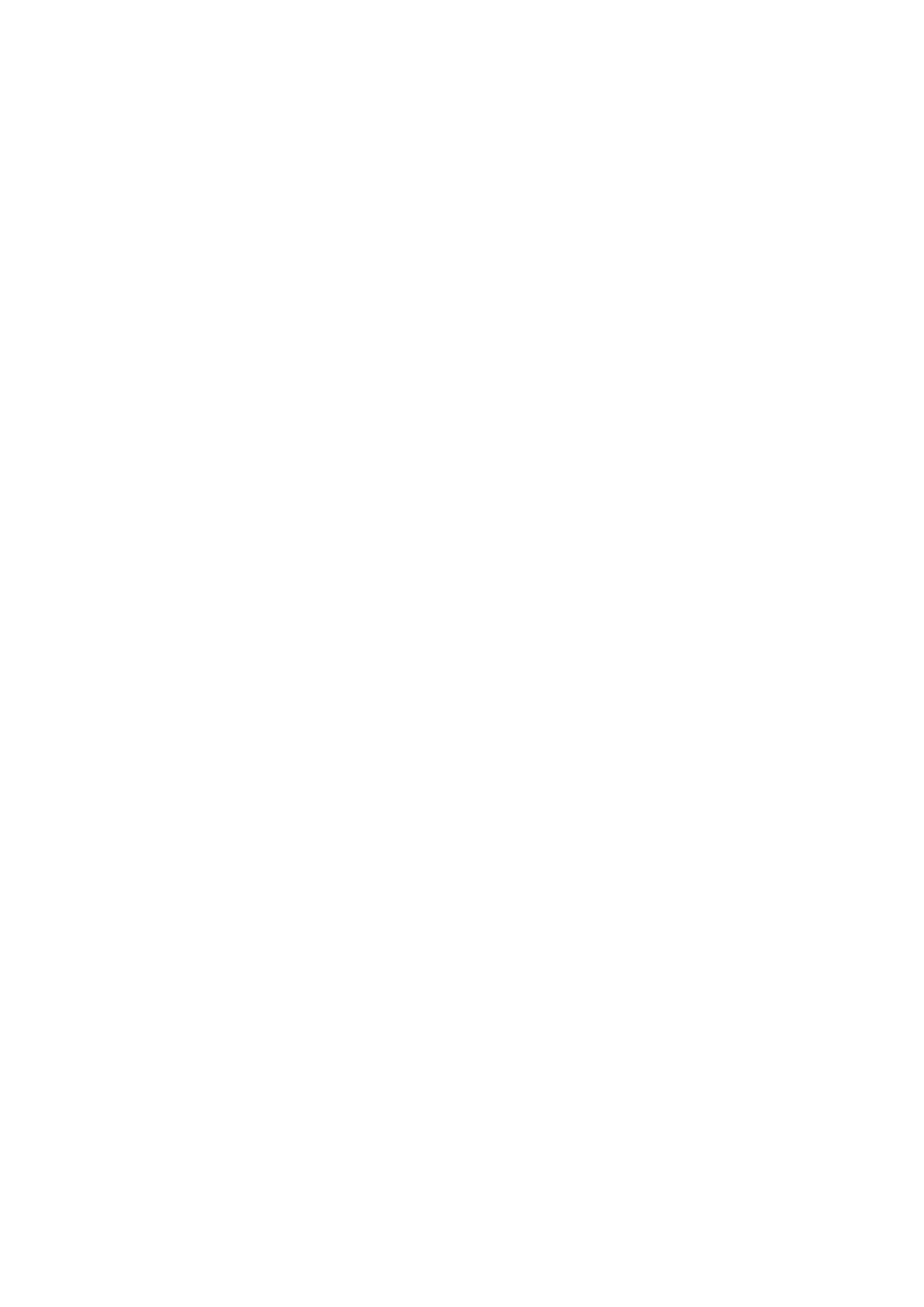*I certify that this public bill, which originated in the Legislative Assembly, has finally passed the Legislative Council and the Legislative Assembly of New South Wales.*

> *Clerk of the Legislative Assembly. Legislative Assembly, Sydney, , 2013*



New South Wales

# **Property, Stock and Business Agents Amendment Bill 2013**

Act No , 2013

An Act to amend the *Property, Stock and Business Agents Act 2002* to make further provision with respect to agency agreements, trust accounts, unclaimed trust money and stock auctions; and for other purposes.

*I have examined this bill and find it to correspond in all respects with the bill as finally passed by both Houses.*

*Assistant Speaker of the Legislative Assembly.*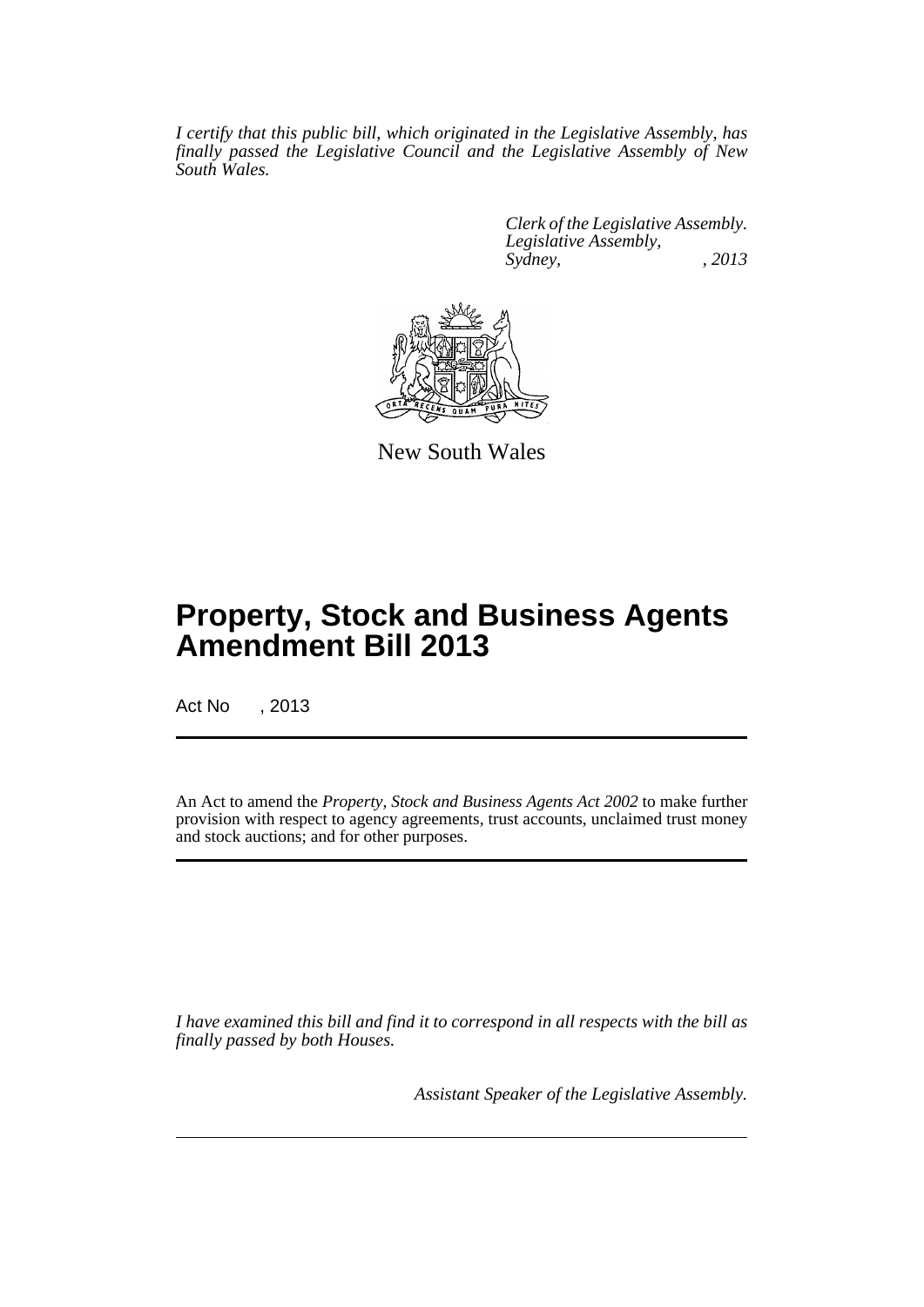## <span id="page-3-0"></span>**The Legislature of New South Wales enacts:**

## **1 Name of Act**

This Act is the *Property, Stock and Business Agents Amendment Act 2013*.

## <span id="page-3-1"></span>**2 Commencement**

This Act commences on a day or days to be appointed by proclamation.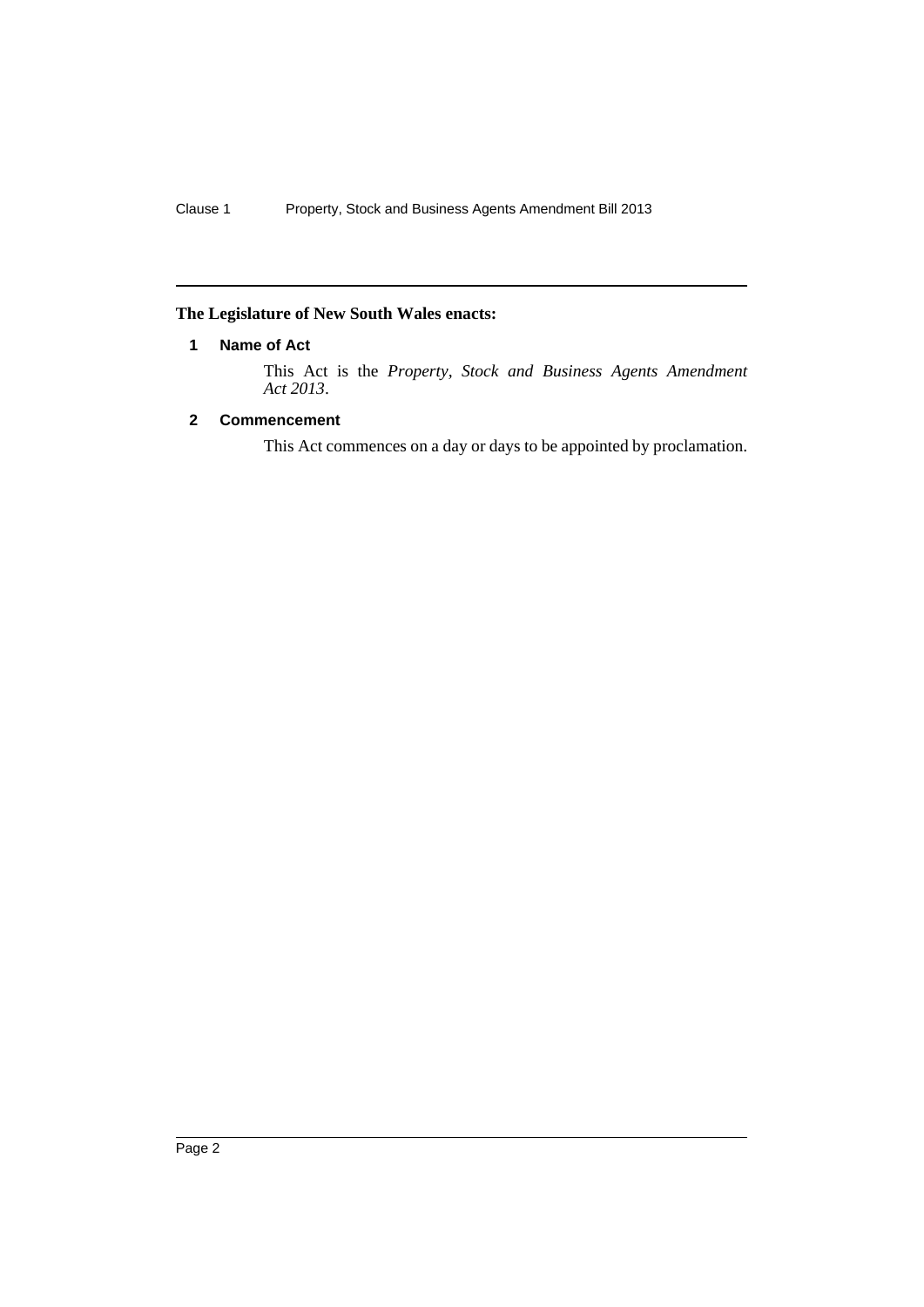Amendment of Property, Stock and Business Agents Act 2002 No 66 Schedule 1

# <span id="page-4-0"></span>**Schedule 1 Amendment of Property, Stock and Business Agents Act 2002 No 66**

### **[1] Section 11 Registered salespersons and managers required to be employed and supervised by licensee**

Omit section 11 (3) and (4). Insert instead:

- (3) The holder of a certificate of registration must not act as an auctioneer, except as permitted by subsection (4).
- (4) The holder of a certificate of registration as a stock and station salesperson may auction livestock if the holder conducts the auction:
	- (a) as an employee of the holder of a stock and station agent's licence, and
	- (b) under the immediate and direct supervision of the holder of a licence that allows the licensee to auction livestock (whether or not that licensee is the licensee in charge of the place of business at which the employee is employed or is the employer of the employee).

## **[2] Section 16 Disqualified persons**

Omit "or has failed to lodge a statutory declaration as required by section 113," from section 16  $(1)$  (o).

## **[3] Section 55 No entitlement to commission or expenses without agency agreement**

Insert at the end of section 55 (1):

**Note.** Section 55A allows a court or tribunal to order that commission and expenses are recoverable in certain circumstances despite subsection (1).

## **[4] Section 55 (4) and (5)**

Omit the subsections.

## **[5] Section 55A**

Insert after section 55:

## **55A Relief from disentitlement to commission and expenses**

(1) A court or tribunal before which relevant proceedings are taken may order that commission or expenses are wholly or partly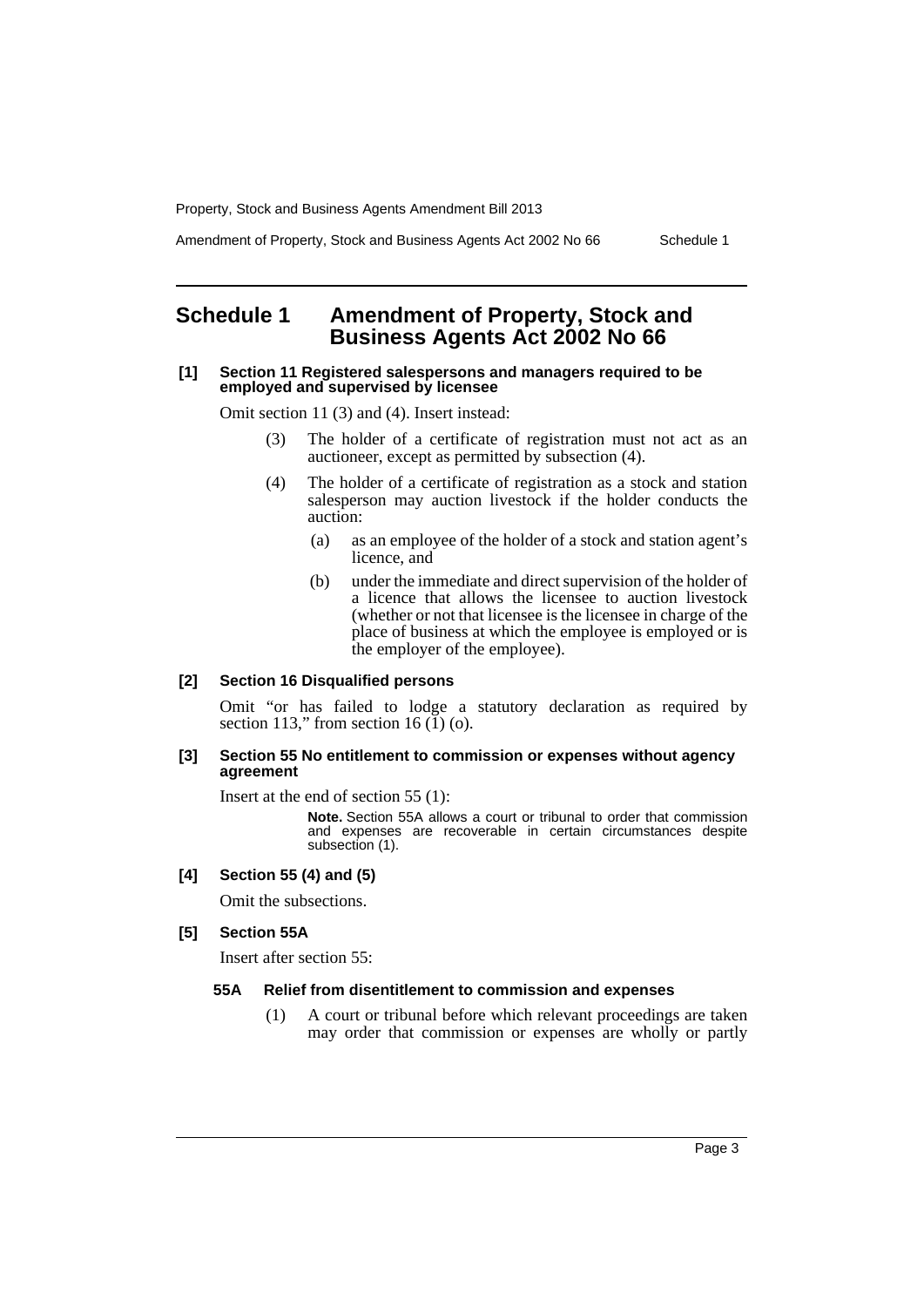Schedule 1 Amendment of Property, Stock and Business Agents Act 2002 No 66

recoverable by a licensee who would otherwise not be entitled to the commission or expenses (under section 55) because of:

- (a) a failure by the licensee to serve a copy of the relevant agency agreement on the person within 48 hours after it was signed by or on behalf of the person, or
- (b) a failure of the relevant agency agreement to comply with the requirements of the regulations.
- (2) A court or tribunal is not to make such an order in circumstances of a failure to serve a copy of the agency agreement within the required time unless satisfied that:
	- (a) the failure was occasioned by inadvertence or other cause beyond the control of the licensee, and
	- (b) the commission or expenses that will be recoverable if the order is made are in all the circumstances fair and reasonable, and
	- (c) failure to make the order would be unjust.
- (3) A court or tribunal is not to make such an order in circumstances of a failure of the agency agreement to comply with the requirements of the regulations unless satisfied that:
	- (a) the failure is a minor failure, and
	- (b) no loss has been suffered as a result of the failure by the person for whom or on whose behalf the services concerned were performed, and
	- (c) failure to make the order would be unjust.
- (4) Proceedings are *relevant proceedings* if they are proceedings taken by a licensee for the recovery of commission or expenses from a person or proceedings on a consumer claim relating to commission or expenses (as referred to in section 36) in relation to which a licensee is a respondent.

#### **[6] Section 86 Trust money to be paid into trust account**

Insert at the end of section 86 (4):

The notification must be in a form approved by the Director-General and the licensee must serve a copy of the notification on the Director-General within 14 days after the trust account is opened.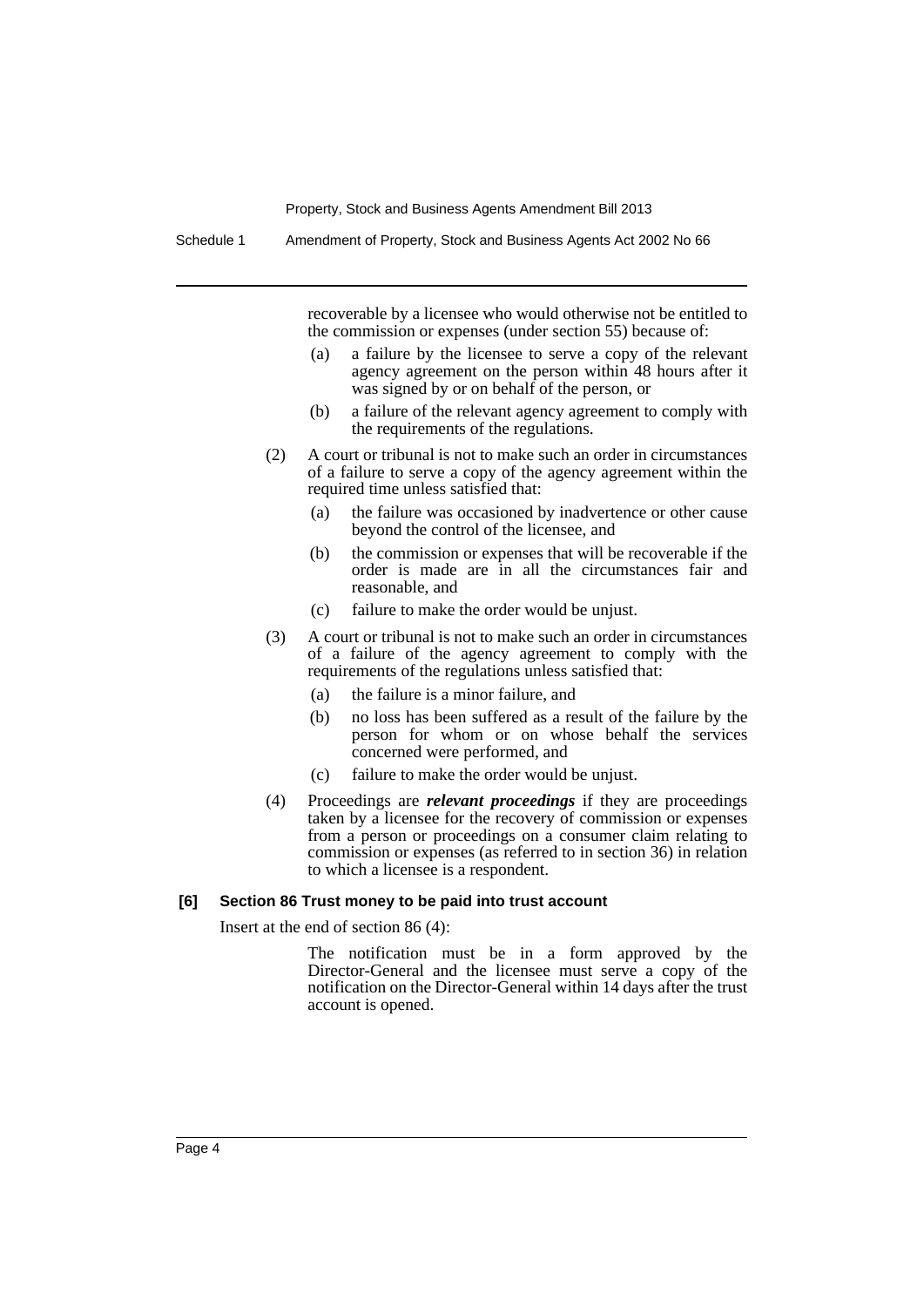Amendment of Property, Stock and Business Agents Act 2002 No 66 Schedule 1

## **[7] Section 86 (5)**

Insert at the end of the subsection:

The notification must be in a form approved by the Director-General.

#### **[8] Section 86 (6)**

Insert after section 86 (5) (before the penalty):

- (6) Subsections (4) and (5) do not apply in respect of:
	- (a) a separate trust account kept on the instructions of a client of a licensee or firm of licensees for the exclusive benefit of the client, or
	- (b) a separate trust account opened by a licensee for the exclusive benefit of both the vendor and the purchaser of land.

## **[9] Part 7, Division 4 Unclaimed trust money**

Omit the Division.

#### **[10] Section 111 Requirement for audit**

Omit section 111 (1) (b). Insert instead:

(b) if the auditor's report on the audit is a qualified report, lodge the report with the Director-General.

## **[11] Section 111 (1A)**

Insert after section 111 (1):

(1A) An auditor's report is a *qualified report* if it sets out any discovery by the auditor that any breach of this Act or the regulations has been committed, that there is any discrepancy relating to the trust account to which the audit relates or that the records or documents concerned are not kept in such a manner as to enable them to be properly audited.

## **[12] Section 111 (3)**

Omit the subsection. Insert instead:

- (3) An auditor's report under this section must be kept for at least 3 years:
	- (a) by the licensee at the licensee's registered office (while the licensee remains a licensee), or
	- (b) if the licensee ceases to be a licensee, by the former licensee in his or her possession, custody or control unless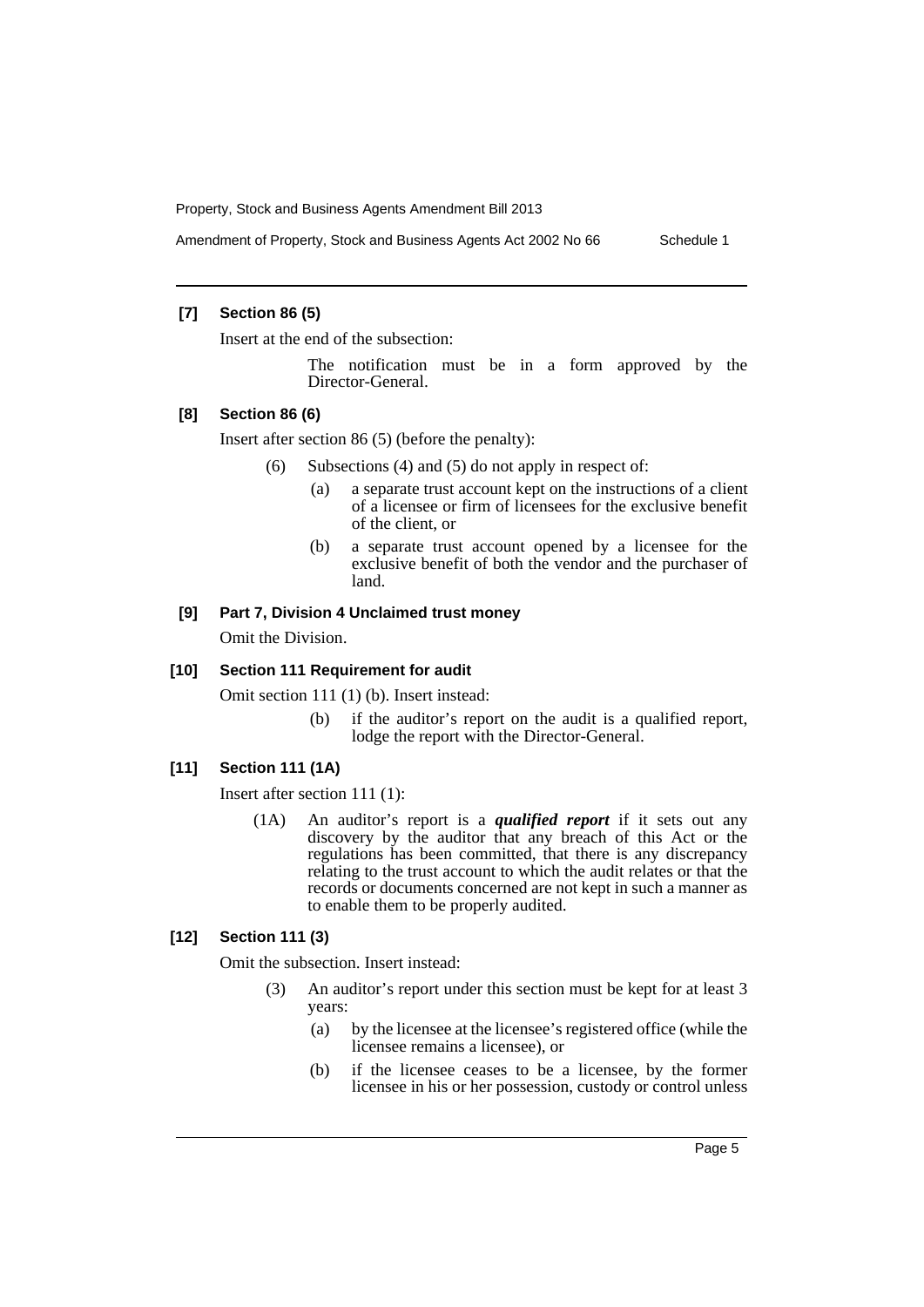Schedule 1 Amendment of Property, Stock and Business Agents Act 2002 No 66

the former licensee authorises some other person to have possession, custody or control of the report, or

(c) by any other person who obtains possession, custody or control of the report whether as a result of being the personal representative of a licensee or by transfer of the business of the licensee or otherwise.

## **[13] Section 112A**

Insert after section 112:

## **112A Random audits**

- (1) The Director-General may at any time appoint a person qualified to act as an auditor for the purposes of this Division to audit the records and documents relating to any money held in a trust account kept by a licensee and provide a report on the audit to the Director-General.
- (2) On production by the person of his or her instrument of appointment as an auditor for the purposes of this section, the auditor may require the licensee (or, in the absence of the licensee, an associate of the licensee) to do any one or more of the following things:
	- (a) produce to the auditor or any assistant of the auditor all records and documents relating to any money held in a trust account kept by the licensee and (in the case of records stored electronically) produce any such record in written form,
	- (b) give the auditor or any assistant of the auditor all information relating to the records required to be produced under this section,
	- (c) produce to the auditor or any assistant of the auditor all authorities and orders to financial institutions and other documents that may be reasonably required.
- (3) The licensee or associate is guilty of an offence if the licensee or associate, without reasonable excuse (proof of which lies on the licensee or associate):
	- (a) refuses or fails to comply with a requirement under this section, or
	- (b) otherwise hinders, obstructs or delays an auditor in the exercise or performance of the auditor's functions under this section.

Maximum penalty: 50 penalty units.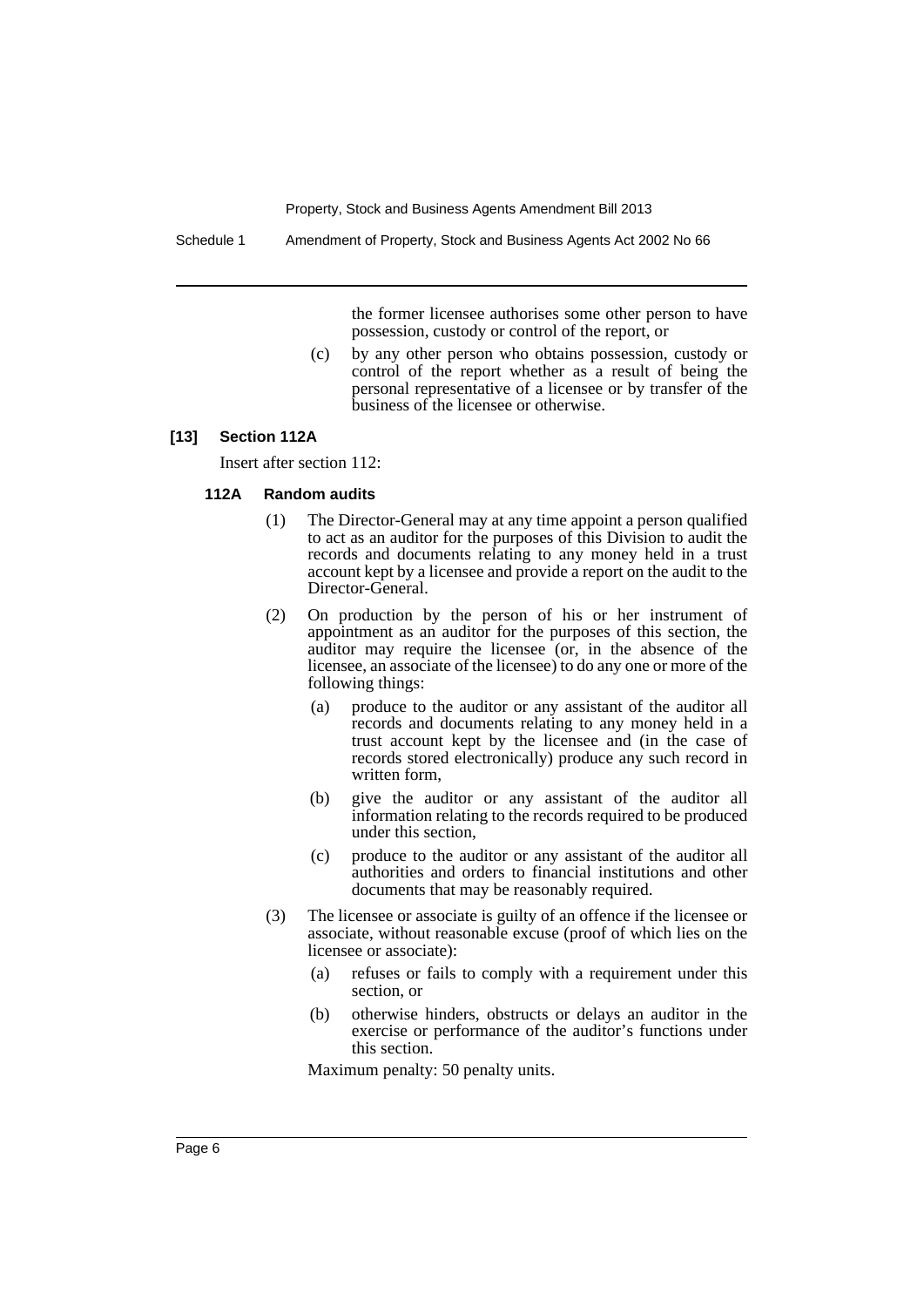Amendment of Property, Stock and Business Agents Act 2002 No 66 Schedule 1

(4) In this section, *associate* of a licensee has the same meaning as in Division 3 of Part 10.

## **[14] Section 113 Statutory declaration required when no trust money held or received**

Omit the section.

## **[15] Section 115 Qualifications of auditors**

Insert after section 115 (1) (a):

- (a1) is an authorised audit company within the meaning of the Corporations Act, or
- (a2) is a member of a professional accounting body within the meaning of the *Australian Securities and Investments Commission Act 2001* of the Commonwealth and holds a Public Practice Certificate or Certificate of Public Practice issued by the body, or

## **[16] Section 116 Duties of auditors**

Omit section 116 (1) (b). Insert instead:

(b) forward a copy of the report to the Director-General within 14 days after providing the report to the licensee.

## **[17] Section 116 (1)**

Insert at the end of the subsection: Maximum penalty: 50 penalty units.

## **[18] Section 184 Powers of accounts examiner**

Omit "without lawful justification or excuse" from section 184 (2).

Insert instead "without reasonable excuse".

## **[19] Schedule 1 Savings and transitional provisions**

Insert at the end of clause 1 (1):

*Property, Stock and Business Agents Amendment Act 2013*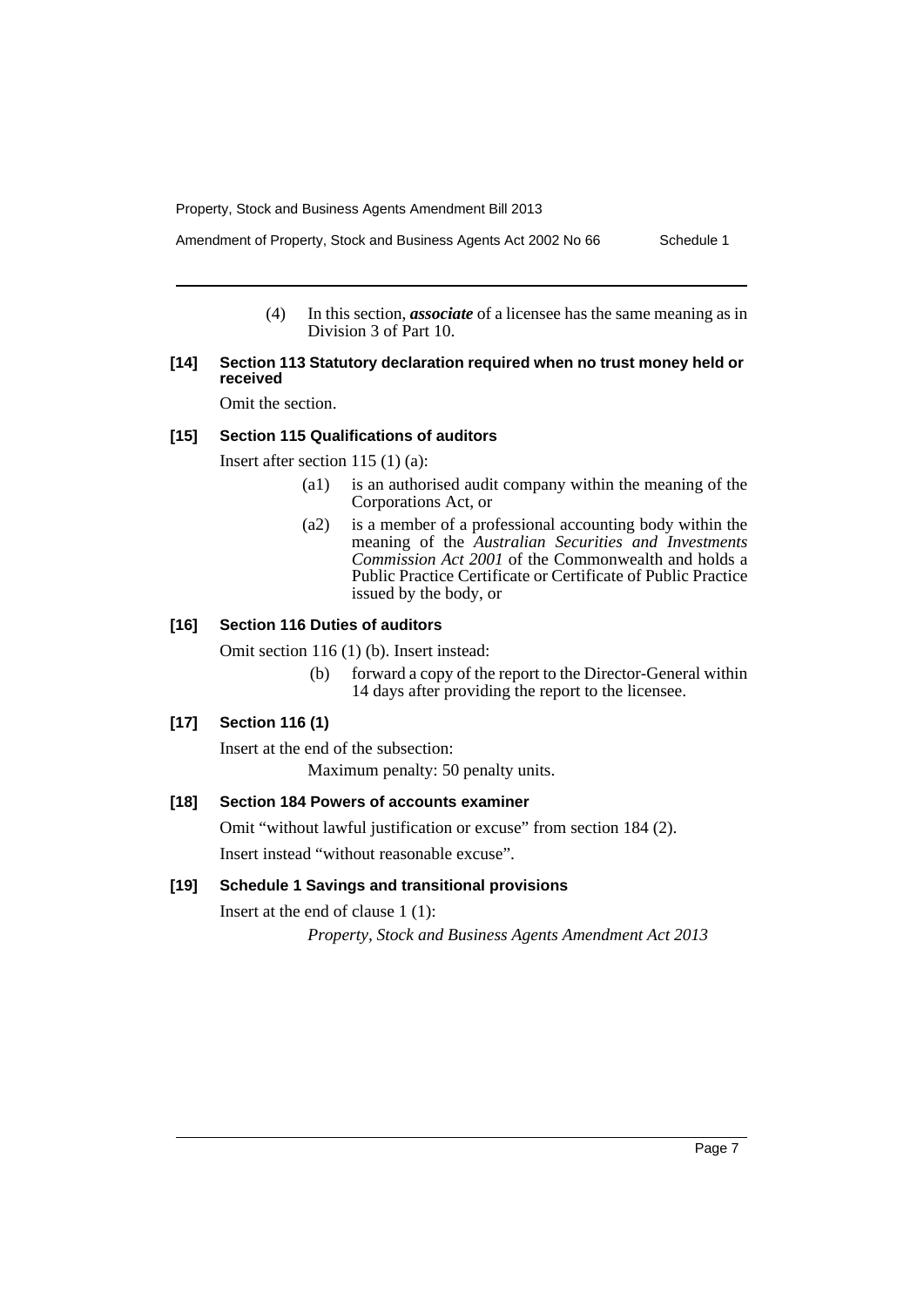Schedule 1 Amendment of Property, Stock and Business Agents Act 2002 No 66

## **[20] Schedule 1**

Insert at the end of the Schedule:

# **Part 4 Provisions consequent on enactment of Property, Stock and Business Agents Amendment Act 2013**

#### **24 Definition**

In this Part:

*2013 amending Act* means the *Property, Stock and Business Agents Amendment Act 2013*.

#### **25 Recovery of commission and expenses**

The amendments made to section 55 by the 2013 amending Act, and section 55A as inserted by that Act, do not apply in respect of an agency agreement entered into before the commencement of section 55A.

#### **26 Unclaimed money amendments**

- (1) An amendment made by the 2013 amending Act to the *Unclaimed Money Act 1995* extends to money held in a trust account immediately before the commencement of the amendment, subject to this clause.
- (2) Division 4 (Unclaimed trust money) of Part 7 of this Act continues to apply (despite its repeal) to and in respect of money held in a trust account by a person who became a former licensee, or the personal representative of a deceased licensee, before the repeal of that Division.
- (3) Section 9C (Trust money held by former licensee or personal representative) of the *Unclaimed Money Act 1995* does not apply to or in respect of money held in a trust account by a person who became a former licensee, or the personal representative of a deceased licensee, before the commencement of that section.
- (4) Division 4 (Unclaimed trust money) of Part 7 of this Act continues to apply (despite its repeal) to and in respect of the following:
	- (a) an unclaimed money statement under that Division furnished (or required to have been furnished) to the Director-General before the repeal of that Division,
	- (b) any money referred to in (or required to be referred to in) any such unclaimed money statement,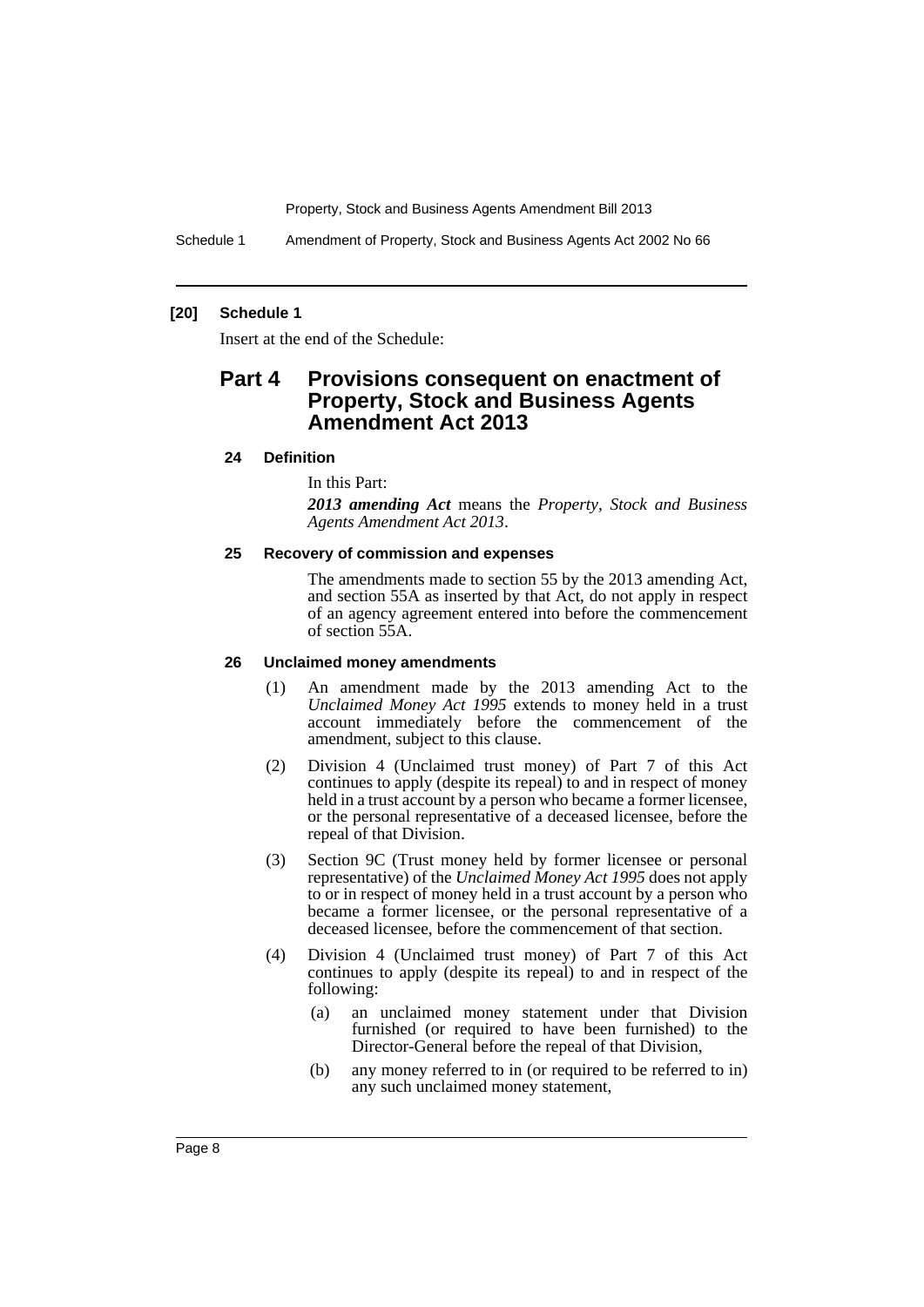Amendment of Property, Stock and Business Agents Act 2002 No 66 Schedule 1

- (c) any money received by the Director-General under that Division and paid under that Division into the Compensation Fund or the Consolidated Fund before or after the repeal of that Division.
- (5) Without limiting subclause (4), section 99 (Repayment of unclaimed trust money) of this Act continues to apply (despite its repeal) to money paid under Division 4 of Part 7 into the Compensation Fund or the Consolidated Fund before or after the repeal of that Division.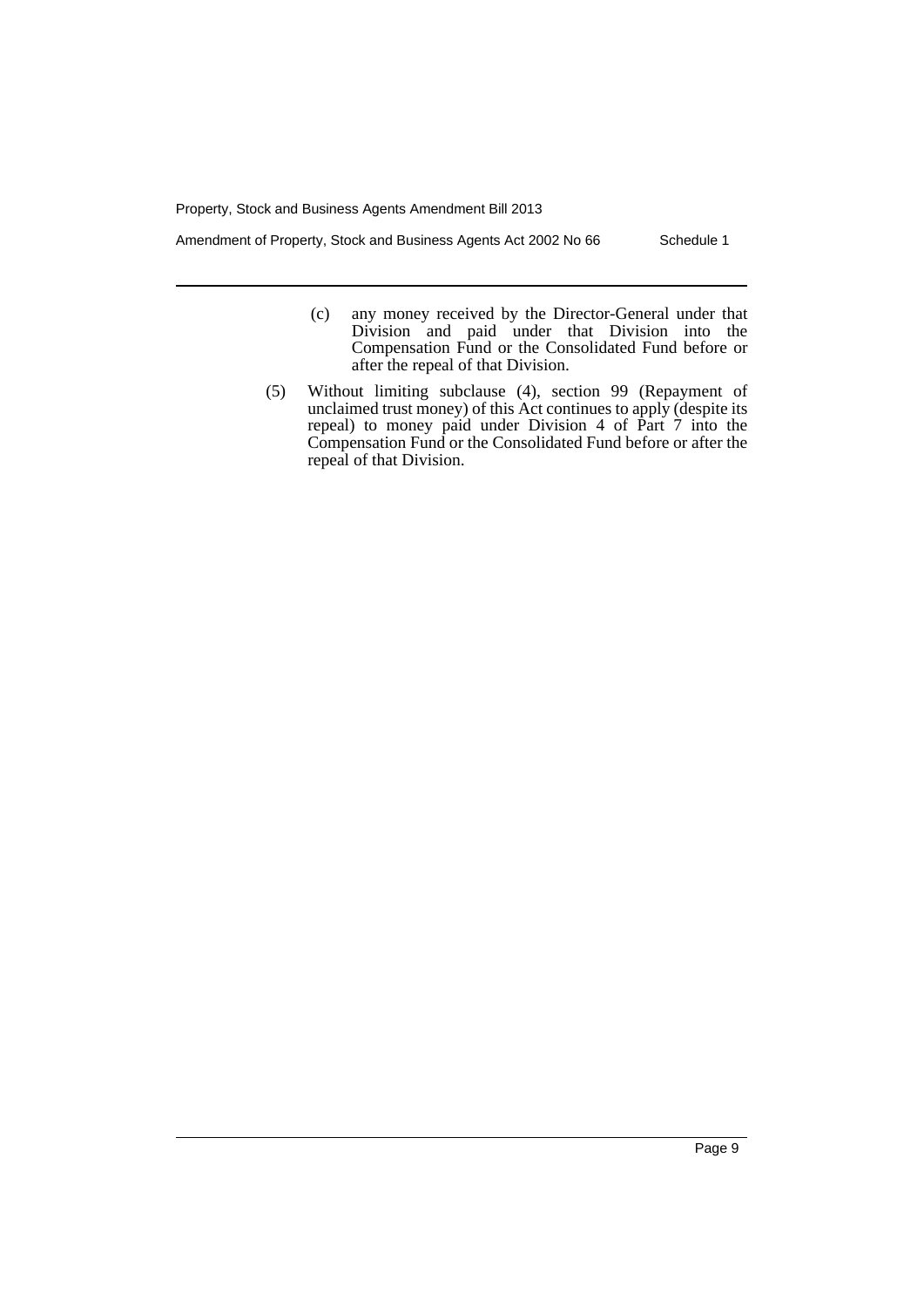Schedule 2 Amendment of Unclaimed Money Act 1995 No 75

## <span id="page-11-0"></span>**Schedule 2 Amendment of Unclaimed Money Act 1995 No 75**

## **[1] Section 6A**

Insert before section 7:

## **6A Part does not apply to unclaimed agent trust money**

This Part does not apply to money that is unclaimed money under Part 2A (Trust money under *Property, Stock and Business Agents Act 2002*).

## **[2] Part 2A**

Insert after Part 2:

## **Part 2A Trust money under Property, Stock and Business Agents Act 2002**

## **9A Definitions**

In this Part, *licensee*, *former licensee* and *trust account* have the same meanings as in the *Property, Stock and Business Agents Act 2002*.

#### **9B Unclaimed trust money held by licensee**

- (1) Money that has been held by a licensee for more than 2 years in a trust account kept by the licensee is *unclaimed money* for the purposes of this Act.
- (2) A licensee who has held money for more than 2 years in a trust account kept by the licensee must make reasonable efforts:
	- (a) to identify and locate the owner of the money, and
	- (b) to ensure that the money is paid to the owner of the money.

Maximum penalty: 50 penalty units.

**Note.** Unclaimed money is required to be paid to the Chief Commissioner after 30 June in each year. See section 10.

#### **9C Unclaimed trust money held by former licensee or personal representative**

(1) Money held in a trust account by a former licensee or the personal representative of a deceased licensee is *unclaimed money* for the purposes of this Act but section 10 does not apply to the money.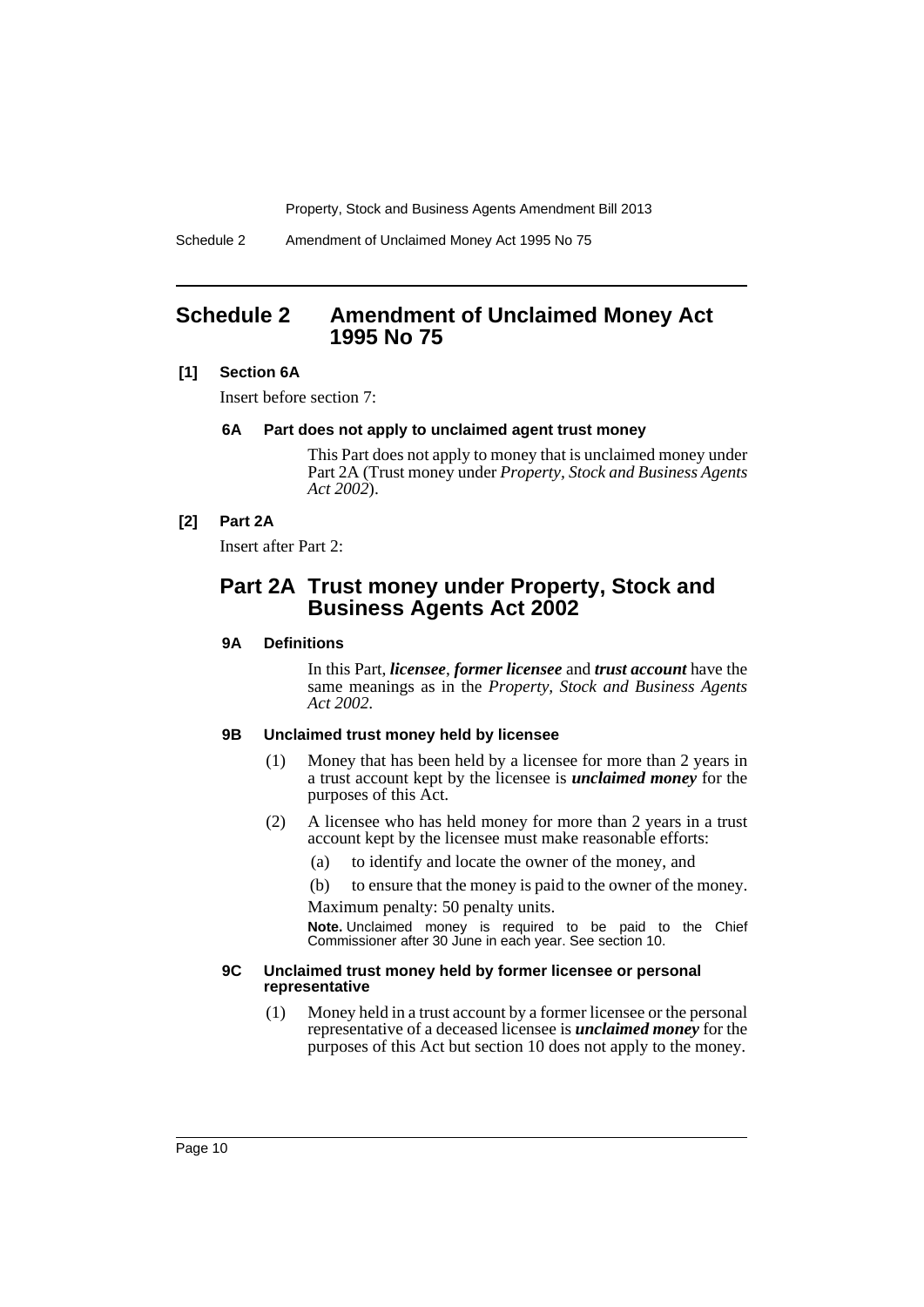Amendment of Unclaimed Money Act 1995 No 75 Schedule 2

- (2) A former licensee, or the personal representative of a deceased licensee, who holds unclaimed money must within the required time for compliance with this section:
	- (a) lodge with the Chief Commissioner a return relating to the unclaimed money in a form approved by the Chief Commissioner, and
	- (b) pay the amount of the unclaimed money to the Chief Commissioner.
- (3) The required time for compliance with this section is 3 months after the date on which the person ceased to be a licensee or became the personal representative of the deceased licensee (or such longer period as the Chief Commissioner may in a particular case allow).
- (4) The Chief Commissioner is to pay money received under this section into the Consolidated Fund.
- (5) A former licensee, or the personal representative of a deceased licensee, who fails to comply with this section is guilty of an offence and is liable:
	- (a) to a penalty not exceeding 50 penalty units, and
	- (b) to a further penalty not exceeding 5 penalty units for each day after the period within which he or she was required to comply during which the failure continues.

#### **9D Regulations**

Money is not unclaimed money under this Part if:

- (a) the money is, or is of a class, prescribed by the regulations as exempt from the operation of this Part, or
- (b) the money is held by an enterprise that is, or is of a class, prescribed by the regulations as exempt from the operation of this Part.

## **[3] Section 28 General power to make assessment**

Omit "section 10 (1) or 13B (1)" from section 28 (6). Insert instead "section 9C, 10 or 13B".